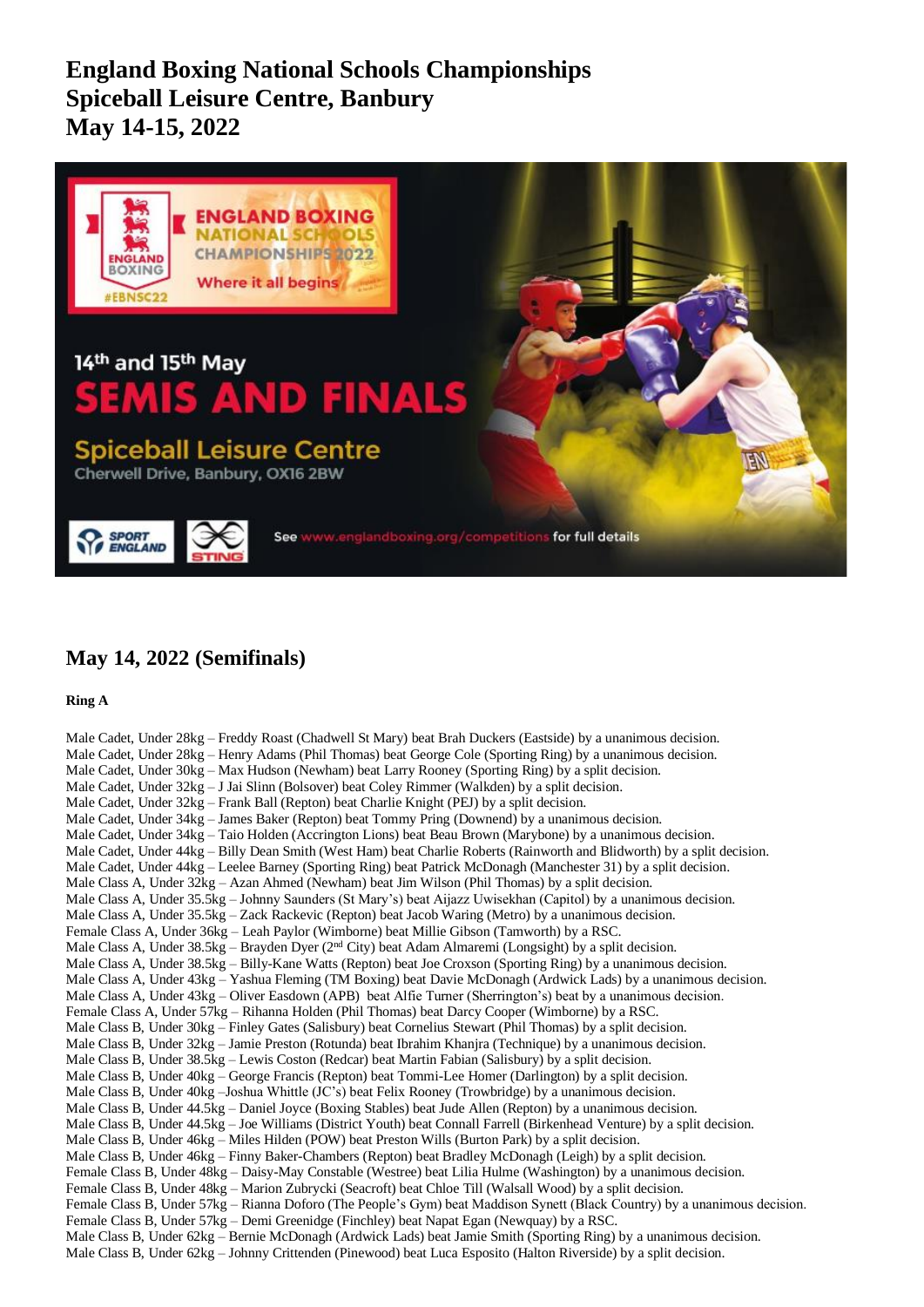## **Ring B**

Male Cadet, Under 38kg – Wisdom Smith (Box Smart Elite) beat Fred Winterburn (Hunslet) by a unanimous decision. Male Cadet, Under 38kg – Moken Mills (Crewkerne) beat Mohamed Nadeen (Pinewood) by a unanimous decision. Female Cadet, Under 40kg – Gracie Hubbard (Redcar) beat Ella Barritt (Kent Gloves) by a split decision. Female Cadet, Under 40kg – Delilah Lambert (Laisterdyke) beat Teigan King (High Fell) by a unanimous decision. Male Cadet, Under 42kg – Azam Hussain (Purge) beat Billy Long (Long's) by a split decision. Male Cadet, Under 46kg – Sam Gray (District Youth) beat Kole Jones (Wednesbury) by a RSC. Male Class A, Under 30kg – Charlie Ward (Pinewood) beat Elijah Smith (Burton Park) by a unanimous decision. Male Class A, Under 34kg – Simon O'Donnell (Pinewood) beat Hayden Cooper (Walsall Wood) by a unanimous decision. Male Class A, Under 40kg – Ronnie Boon (PEJ) beat Paddy Evans (Wirral CP) by a RSC. Male Class A, Under 40kg – Kai Walsh (Bodyshots) beat Dean Lambert (Laisterdyke) by a unanimous decision. Male Class A, Under 44.5kg – Liam Freaney (Birkenhead Venture) beat John Manning (Redcar) beat by a split decision. Male Class A, Under 44.5kg – Alfie Holman (Heart of Portsmouth) beat Albery McCleary (Bodyshots) by a split decision. Female Class A, Under 45kg – Serena Mali (Cleary's) beat Ellie Spencer (Sudbury) by a RSC. Male Class A, Under 46kg – Freddy Steadman (West Kingsdown) beat John Paul Miller (Carlisle Villa) by a unanimous decision. Male Class A, Under 46kg – Dylan Gibson (Islington) beat Bobby Scotland (Wodensborough) by a RSC. Male Class A, Under 48kg – Oliver Nickolds (Hoddesdon) beat Jacob Sergejevs (Laisterdyke) by a unanimous decision. Male Class A, Under 48kg – Tommy Stevens (Tenterden) beat Tony Preston (Everton Red Triangle) by a unanimous decision. Male Class A, Under 54kg – James Scott (Lambton Street) beat Henry Dennard (Albion) by a split decision. Male Class A, Under 54kg – Kayden O'Shea (Old Swan) beat Jamie Dowell (Devonport) by a RSC. Male Class B, Under 34kg – Alfie Taylor-Satchell (Everton Red Triangle) beat Billy Lomozik (Seven Hills) by a RSC. Male Class B, Under 34kg – Edward McDonagh (Pinewood) beat Oathy Varey (Box Smart Elite) by a split decision. Male Class B, Under 37kg – Eshaan Shaker (Priory Park) beat Jake Hepburn (MacKenzie's) by a unanimous decision. Male Class B, Under 37kg – Jake Preston (Rotunda) beat Shane Reynolds (Cambois Miners) by a split decision. Female Class B, Under 45kg – Ruby Cuthbertson (District Youth) beat Chlise Grimshaw (Leigh) by a unanimous decision. Female Class B, Under 45kg – Cleo Wilkie (Wirral CP) beat Evie Kempson (Hall Green) by a split decision. Male Class B, Under 48kg – Benny Tokeley (West Ham) beat Ben Watkin (Marybone) by a unanimous decision. Male Class B, Under 48kg – Noah Barney-Smith (Camberley) beat Muhammed Eesah Elahi (Platinum) by a unanimous decision. Male Class B, Under 50kg – Paddy McDonagh (White Hart Lane) beat Trey King (Mikey's) by a split decision. Male Class B, Under 50kg – Hayden Young (Lydney) beat Rizwan Gujjar (PS Boxing) by a unanimous decision. Male Class B, Under 59kg – Anthony McCarthy (Camberley) beat Kobe Clarke (Wildstar) by a unanimous decision. Male Class B, Under 59kg – Johnny Oaks (Five Star) beat Thomas Moore (Carlisle Villa) by a split decision.

### **Ring C**

Male Cadet, Under 36g – Charlie Keet (Heart of Portsmouth) beat Oscar Walsh (Manchester 31) by a unanimous decision. Male Cadet, Under  $36kg - Myles Cash$  (Newham) beat Edward Evans (JC's) by a split decision. Female Cadet, Under 44kg – Olivia Richardson (Houghton) beat Maisy Balchin (Wimborne) by a split decision. Male Cadet, Under 48kg – Ivor Lee (Manor) beat Matty Mia (Gateway) by a unanimous decision. Male Class A, Under 37kg – Isa Hussain (Longsight) beat Michael Cash (Camberley) by a unanimous decision. Male Class A, Under 37kg – Archie Coates (Rainham) beat Reuben Huczmann (Leicester Lightning) by a unanimous decision. Male Class A, Under 41.5kg – Joshua Sharp (Coastal) beat John McDonagh (White Heart Lane) by a unanimous decision. Male Class A, Under 41.5kg – Johnny Collins (Camberley) beat Reece Butler (Worcester City) by a split decision. Male Class A, Under 50kg – Kevin Rogers (Sheffield City) beat Archie Fleming (Powerday Hooks) by a unanimous decision. Female Class A, Under 51kg – Ruby Took (Crowle) beat Tayla-Jade Hale (Smallholdings) by a split decision. Male Class A, Under 52kg – Sonny Hollingsworth (Billingham) beat Freddie Wilson-Jones (Hereford) by a RSC. Male Class A, Under 52kg – Jagvir Walia (Chadwell St Mary) beat Elliot Watson (Fishergate) by a split decision. Male Class A, Under 59kg – Alfie Till (Walsall Wood) beat McKenzie Ross (Aycliffe) beat by a RSC. Male Class A, Under 62kg – Joseph Hartill (Priory Park) beat John Hierons (Hockley) by a unanimous decision. Male Class A, Under 62kg – Hughie Nevin (Boxing Stables) beat Hussain Zaman (Wakefield Trinity) by a unanimous decision. Male Class B, Under 35.5kg – Dean Goodearl (Rainham) beat Callum Evans (Redcar) by a unanimous decision. Male Class B, Under 41.5kg – Bill Connors (Rainham) beat Kayden Archer (Salisbury) by a unanimous decision. Male Class B, Under 43kg – Joseph Dowson (Bishop Auckland) beat Frank Smith (Tenterden) by a unanimous decision. Female Class B, Under 51kg – Mary Love (Priory Park) beat Elisha Cole (Tommy Coyle's) by a unanimous decision. Female Class B, Under 51kg – Rosanna Bycroft (Legions) beat Sophie Alexander (Houghton) by a unanimous decision. Male Class B, Under 52kg – George Sheppard (Rainham) beat Patrick Rattigan (Oldham) by a split decision. Male Class B, Under 52kg – Tom Connors (Synwell) beat Jayden Bryce (Worcester City) by a unanimous decision. Female Class B, Under 54kg – Ruby-May Allan (Legions) beat Chloe Thomas (Leigh Park) by a unanimous decision. Male Class B, Under 54kg – Amenollah Sahak (Rainham) beat Charlie Leeson (St Paul's) by a split decision. Male Class B, Under 54kg – Isaac Huczmann (Leicester Lightning) beat Zack Rhioiu (Horsham) by a unanimous decision. Male Class B, Under 56kg – John Hodgkins (Mikey's) beat Danny Bear (Rainham) by a split decision. Male Class B, Under 56kg – Joe Jeff (Sturminster) beat Oliver Potts (North Star) by a split decision. Male Class B, Under 65kg – Bailey Wilding (Mikey's) at John Burke (Northside) by a unanimous decision. Male Class B, Under 65kg – Martin Ward (Rainham) beat Joe Richards (Trowbridge) by a unanimous decision.

source[: www.englandboxing.org](http://www.englandboxing.org/)

\_\_\_\_\_\_\_\_\_\_\_\_\_\_\_\_\_\_\_\_\_\_\_\_\_\_\_\_\_\_\_\_\_\_\_\_\_\_\_\_\_\_\_\_\_\_\_\_\_\_\_\_\_\_\_\_\_\_\_\_\_\_\_\_\_\_\_\_\_\_\_\_\_\_\_\_\_\_\_\_\_\_\_\_\_\_

 $\_$  , and the set of the set of the set of the set of the set of the set of the set of the set of the set of the set of the set of the set of the set of the set of the set of the set of the set of the set of the set of th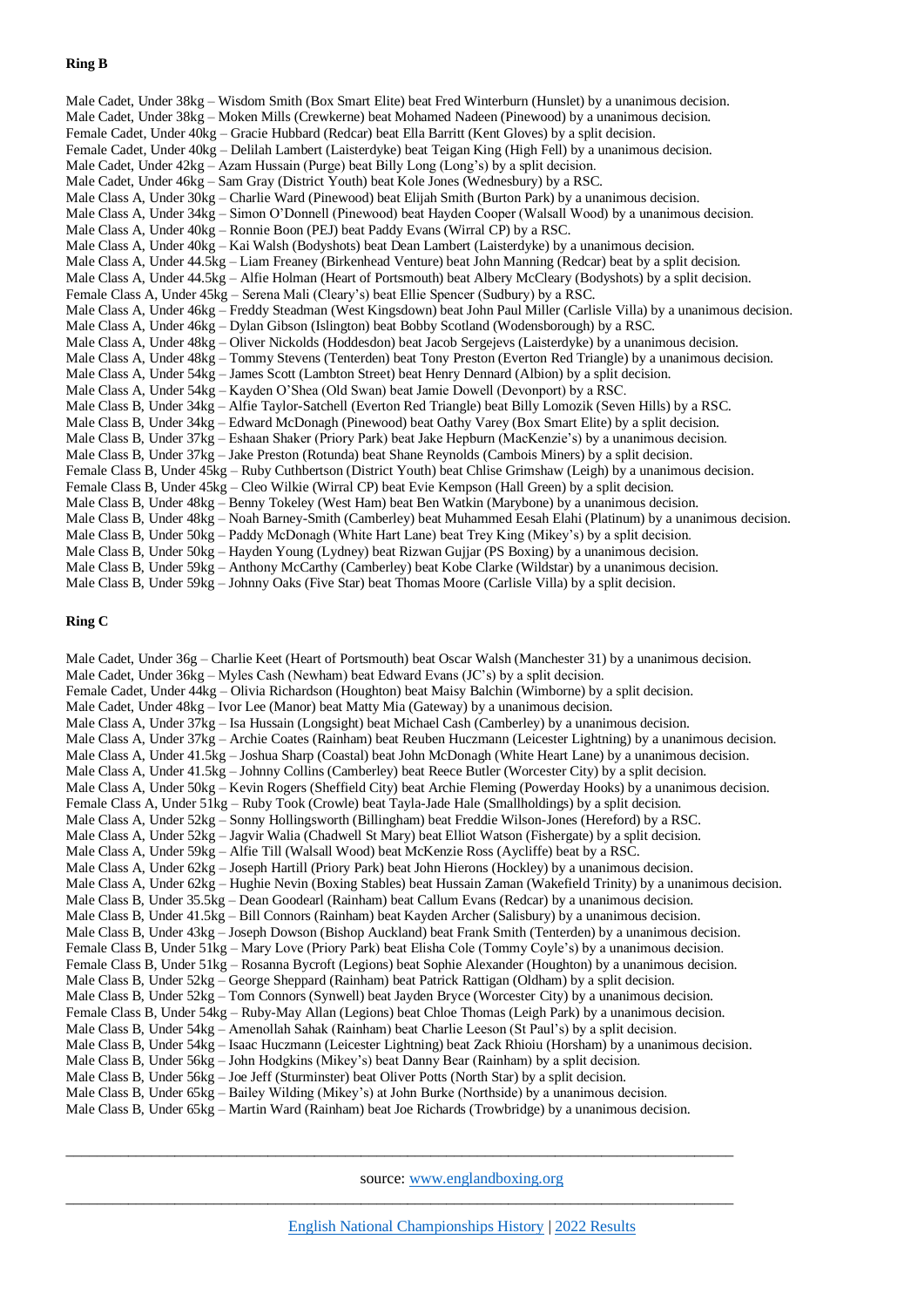**England Boxing National Schools Championships Spiceball Leisure Centre, Banbury May 14-15, 2022**



# **May 15, 2022 (Finals)**

**Ring A**

Male Cadet, Under 28kg – Freddy Roast (Chadwell St Mary) beat Henry Adams (Phil Thomas) by a split (4-1) decision. Male Cadet, Under 30kg –Max Hudson (Newham) beat Muhammed Zabhir Ayyan (Wellington) by a RSC. Male Cadet, Under 32kg – Frank Ball (Repton) beat J Jai Slinn (Bolsover) by a unanimous decision. Male Cadet, Under 34kg – James Baker (Repton) beat Taio Holden (Accrington Lions) by a unanimous decision. Male Cadet, Under 44kg – Billy Dean Smith (West Ham) beat Leelee Barney (Sporting Ring) by a unanimous decision. Female Cadet, Under 50kg –Letitia McKee (Birkenhead Venture) beat Lily Lee (FKB) by a unanimous decision. Male Class A, Under 32kg –Azan Ahmed (Newham) beat James Khan (Hoddesdon) by a unanimous decision. Male Class A, Under 35.5kg – Zack Rackevic (Repton) beat Johnny Saunders (St Mary's) by a unanimous decision. Male Class A, Under 36kg –Leah Paylor (Wimborne) beat Dollie Fellows (Hall Green) by a unanimous decision. Female Class A, Under 38.5kg –Billy-Kane Watts (Repton) beat Brayden Dyer (2<sup>nd</sup>City) by a split (3-2) decision. Male Class A, Under 43kg – Yashua Fleming (TM Boxing) beat Oliver Easdown (APB) by a unanimous decision. Male Class A, Under 57kg –Rihanna Holden (Phil Thomas) beat Siobhan Haly (Hunslet) by a split (3-2) decision. Female Class A, Under 60kg –Emily Giles (Wimborne) beat Nancy Redmond (Stratford Upon Avon) by RSC. Male Class B, Under 30kg – Finn Lister (Blackrod) beat Finley Gates (Salisbury) by a split (4-1) decision. Male Class B, Under 32kg – Jamie Preston (Rotunda) beat George Hobden (Repton) by a split (4-1) decision. Male Class B, Under 38.5kg – Harry Scadeng (Repton) beat Lewis Coston (Repton) by a unanimous decision. Male Class B, Under  $40kg - George Francis$  (Repton) beat Joshua Whittle (JCs) by a unanimous decision. Male Class B, Under 44.5kg –Joe Williams (District Youth) beat Daniel Joyce (Boxing Stables) by a split (3-2) decision. Male Class B, Under 46kg –Finny Baker-Chambers (Repton) beat Miles Hilden (POW) by a unanimous decision. Female Class B, Under 48kg – Daisy-May Constable (Westree) beat Marion Zubrycki (Seacroft) by a unanimous decision. Female Class B, Under 57kg – Rianna Doforo (The People's Gym) beat Demi Greenidge (Finchley) by a spit (4-1) decision. Male Class B, Under 62kg – Johnny Crittenden (Pinewood) beat Bernie McDonagh (Ardwick Lads) by a unanimous decision. Male Class B, Under 68kg – Luke Harper (Weedon) beat Johnny Murphy (Sporting Ring) by a spilt (4-1) unanimous decision.

## **Ring B**

Female Cadet, Under 38kg –Lauren Jennings (Seacroft) beat Olivia Mills (Leigh) by a unanimous decision. Male Cadet, Under 38kg –Moken Mills (Crewkerne) beat Wisdom Smith (Box Smart Elite) by a unanimous decision. Female Cadet, Under 40kg –Delilah Lambert (Laisterdyke) beat Gracie Hubbard (Redcar) by RSC. Male Cadet, Under 42kg – Azan Hussain (Purge) beat Liam Tate (Blue Flames) by a unanimous decision. Female Cadet, Under 48kg –Lily Lonsdale (Sunderland East End) beat Dolcie Roberts (Rumbles) by a split (4-1) decision.